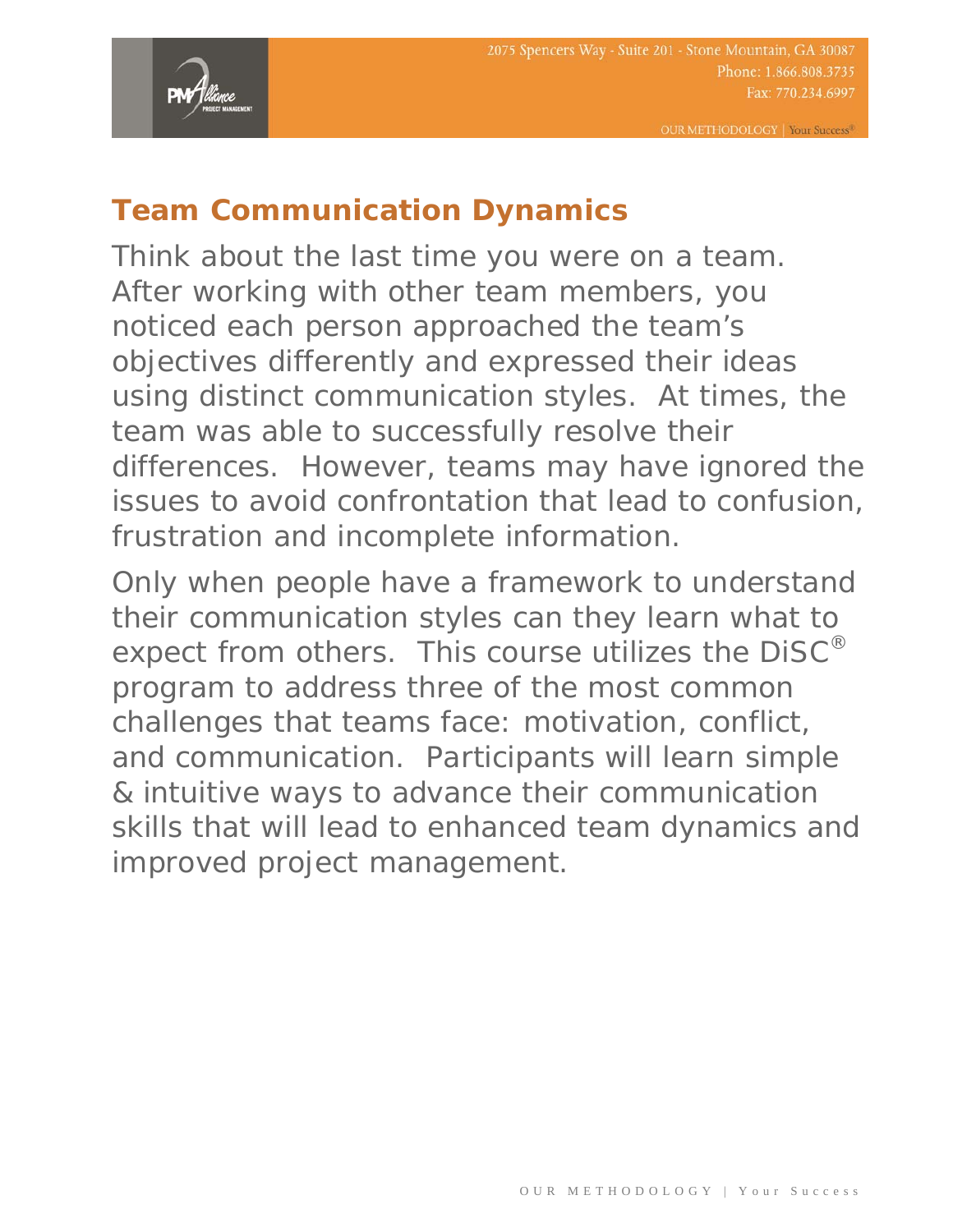# **TEAM COMMUNICATION DYNAMICS**

### **COURSE DESCRIPTION**

### **OVERVIEW**

Think about the last time you were on a team. After working with other team members, you noticed each person approached the team's objectives differently and expressed their ideas using distinct communication styles. At times, the team was able to successfully resolve their differences. However, teams may have ignored the issues to avoid confrontation that lead to confusion, frustration and incomplete information.

Only when people have a framework to understand their communication styles can they learn what to expect from others. This course utilizes the DiSC® program to address three of the most common challenges that teams face: motivation, conflict, and communication. Participants will learn simple & intuitive ways to advance their communication skills that will lead to enhanced team dynamics and improved project management.

### **AUDIENCE**

This course is designed for project leaders and team members who want to improve the way they work together.

### **COURSE DURATION**

The course consists of 8 hours of instruction including lecture and hands-on exercises taught over a one-day period. The course includes exercises on the following topics:

- o Identifying Key Style Characteristics
- o Discussing Individual Value to the Organization
- o Maximizing Work Environment Motivation
- o Resolving Conflict
- o Demonstrating Communication Style Versatility

### **COURSE CONTENT**

Each student is provided a notebook at the beginning of the course that is used during the one-day program to follow the lecture material, record notes, tips, and other communication-specific information, and perform individual and group exercises. They also receive a personalized DiSC® report which outlines their preferred communication style based on their responses to a brief pre-class questionnaire. The notebook and DiSC® report serves as an excellent reference tool for improving individual effectiveness on project teams.

#### **PREREQUISITES**

Participants must have successfully completed the following PMAlliance course: Project Management; Duration-Driven® Planning and Control.

2075 Spencers Way – Suite 201 | Stone Mountain, GA 30087 | (t) 866.808.3735 (f) 770.234.6997